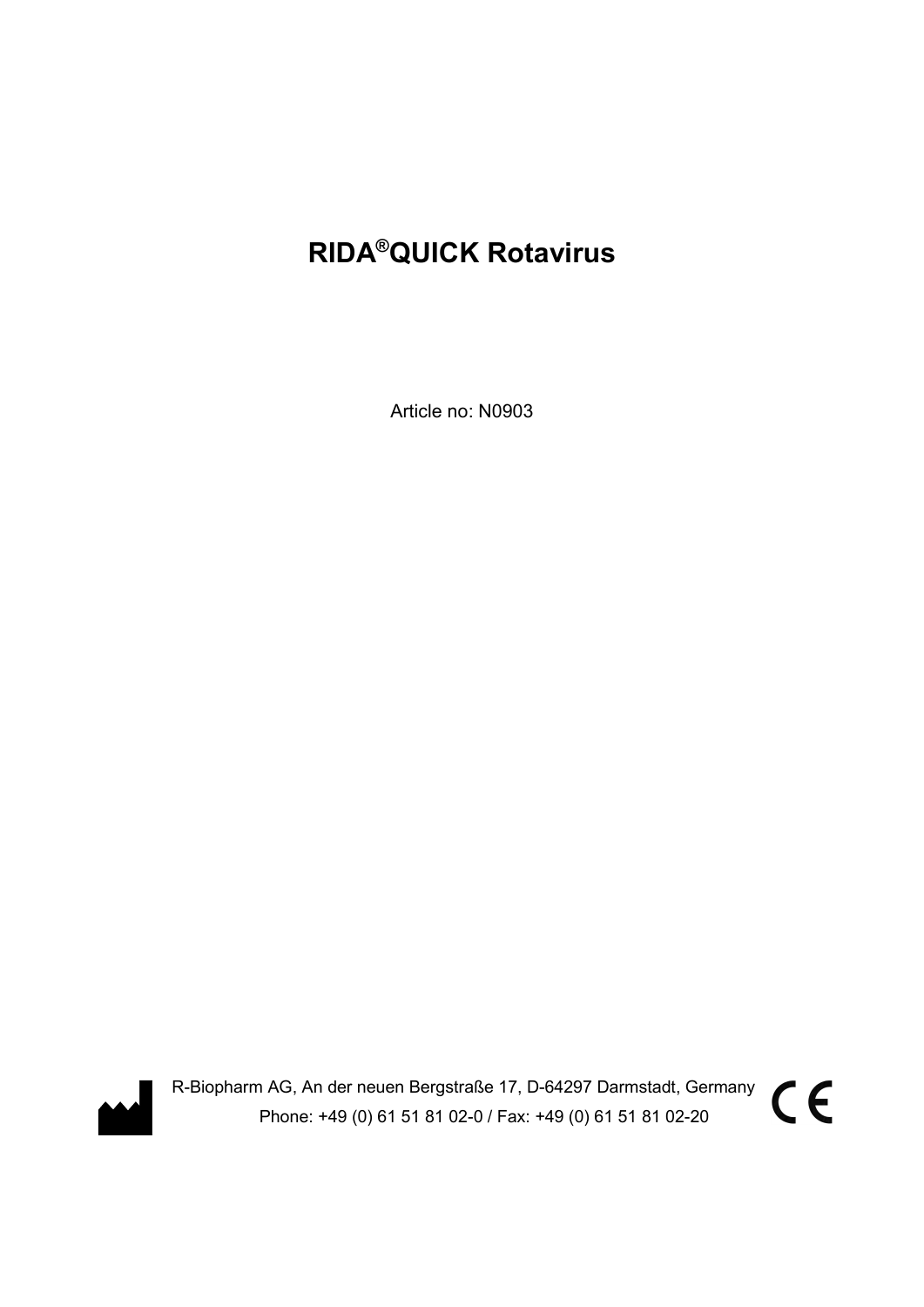#### 1. Intended use

For in vitro diagnostic use. The RIDA®QUICK Rotavirus Test is a quick immunochromatographic test for the qualitative determination of rotaviruses in stool samples.

# 2. Summary and explanation of the test

Rotaviruses are the most important pathogens in non-bacterial gastroenteritis in children from 6 months to 3 years old. They have also been shown to be the cause of illness in older children and adults. In high-risk groups, i.e. children and old or immune-suppressed patients, they can lead to death. Rotavirus infections occur frequently during the winter months. Endemic diseases and epidemic diseases affecting some thousands of patients have also been described. In the case of hospitalised children with acute enteritis, up to 50 % of the samples examined are rotavirus positive. Rotaviruses transferred via the faecal-oral route are eliminated in large quantities into the intestine, so that hospital-borne infections from rotaviruses are regarded very seriously, particularly in baby stations and paediatric clinics, and are difficult to control. Early and reliable detection so that rotaviruses can be recognised and further infections avoided is therefore very important.

# 3. Test principle

This quick test is a single-step, immunochromatographic lateral-flow test where antibodies which are specifically directed against rotaviruses are attached to red latex particles. Other specific antibodies against the pathogen are firmly bound to the membrane. The stool sample is first suspended in the extraction buffer and then precipitated. An aliquot portion of the clear supernatant of the sample is placed on the test strip. The sample with the coloured latex particles, to which antigens attach themselves if the test is positive, then passes through the membrane and is bonded to the specific catch band.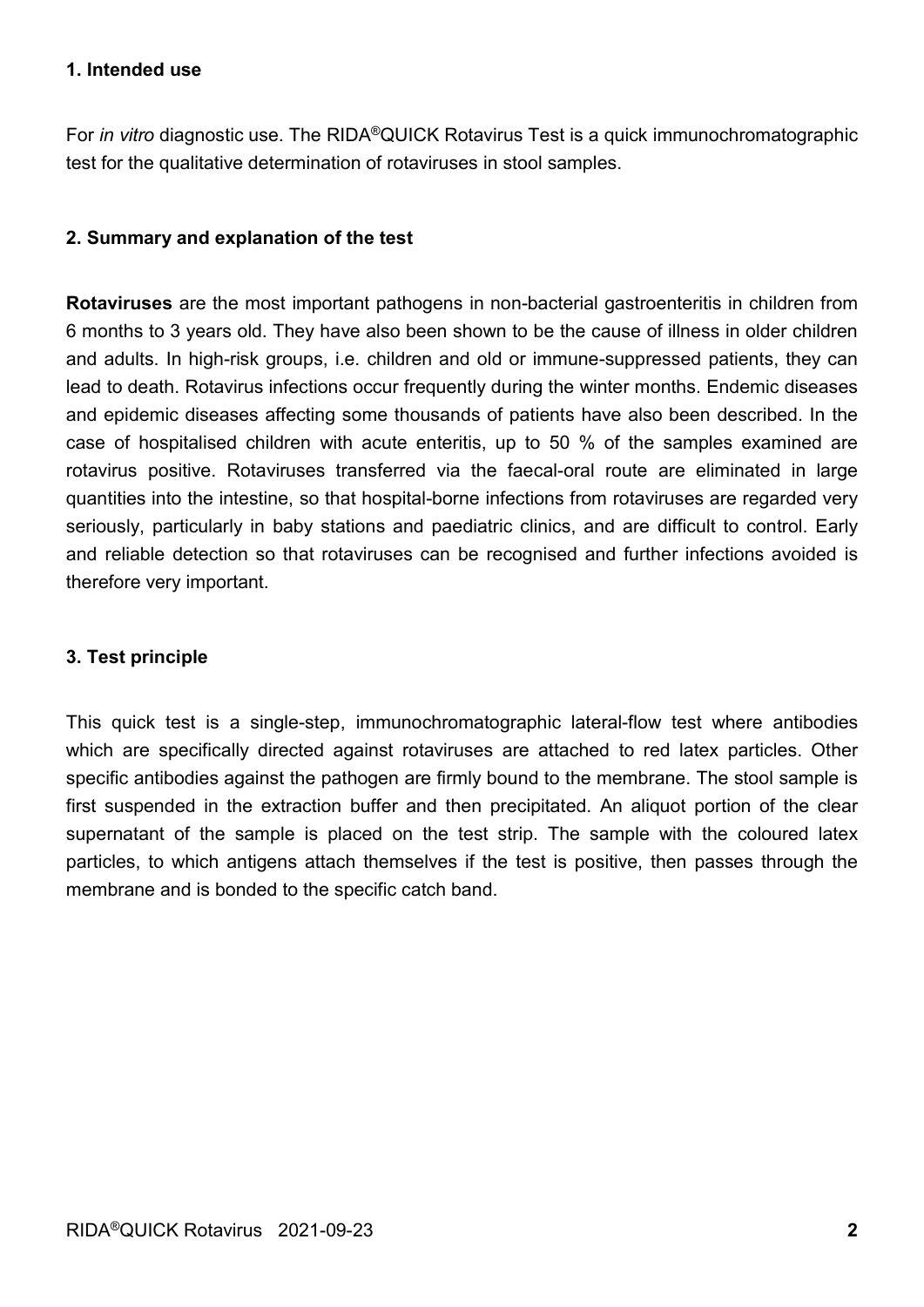#### 4. Reagents provided

There are enough reagents in the pack for 20 determinations.

| Cassette | 20 det.   | 20 individually packed test cassettes                            |
|----------|-----------|------------------------------------------------------------------|
| Diluent  | 26 ml     | Extraction buffer, ready for use;<br>contains 0.1 % sodium azide |
| Pipet    | 25 pieces | Bag with 25 disposable pipettes                                  |

# 5. Storage instructions

The pack can be stored at  $2 - 30$  °C and can be used until the printed expiry date. After the expiry date, the quality guarantee is no longer valid. Likewise, the usability of the cassettes cannot be guaranteed once the external packaging of the individual cassette has been damaged.

# 6. Materials required but not provided

- Test tubes for stool suspension
- Vortex mixer (optional)
- Micropipette (200 μl 1000 μl)
- Waste container containing 0.5 % sodium hypochlorite solution

# 7. Precautions for users

For *in vitro* diagnostic use only. This test must only be carried out by trained laboratory personnel. The guidelines for working in medical laboratories must be followed and the instructions for carrying out the test must be strictly adhered to.

The sample dilution buffer contains sodium azide as a preservative. This substance must not be allowed to come into contact with the skin or mucous membrane.

Samples or reagents must not be pipetted by mouth and contact with injured skin or mucous membranes must be prevented. When handling the samples, wear disposable gloves and when the test is finished, wash your hands. Do not smoke, eat or drink in areas where samples or test reagents are being used.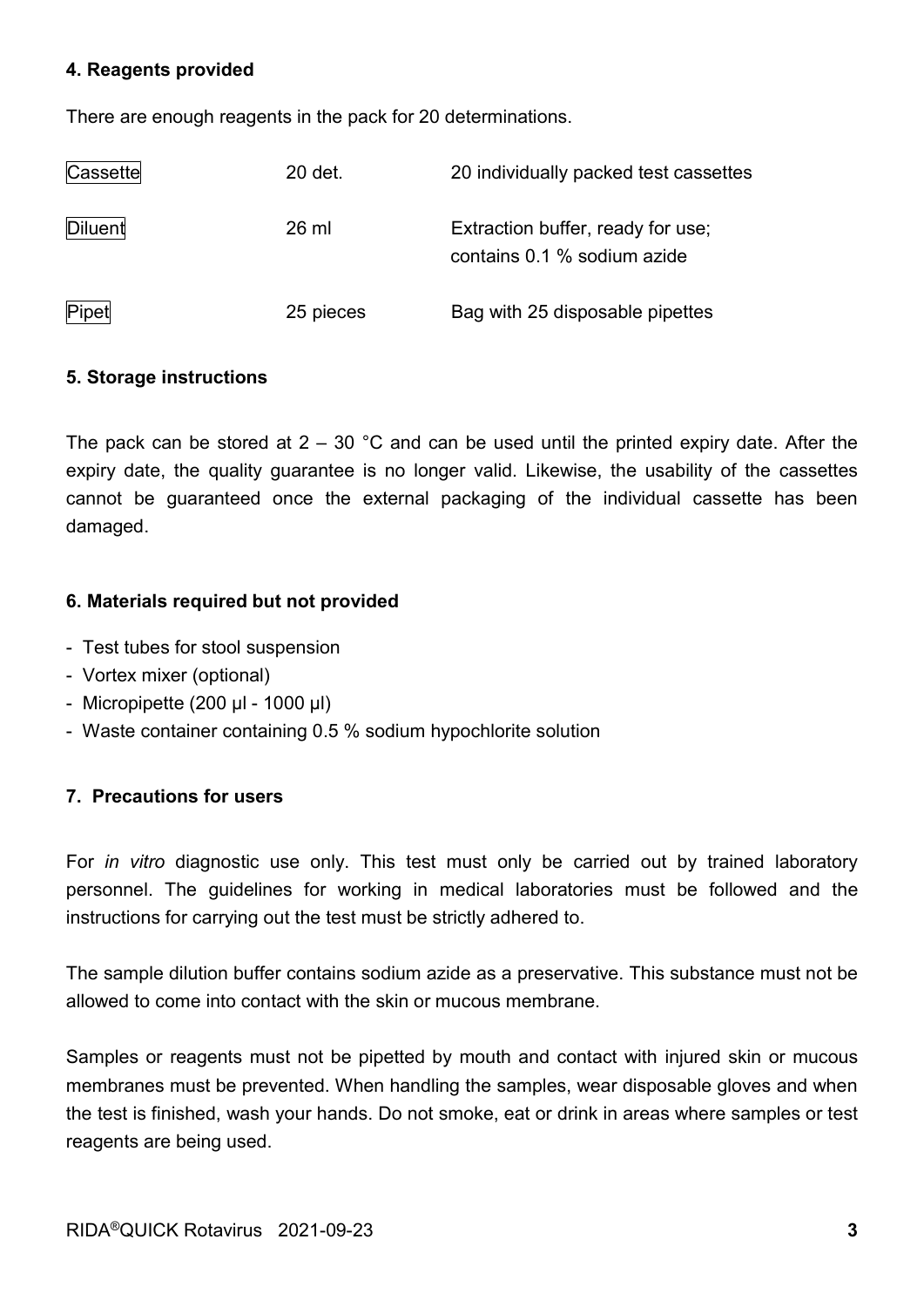All reagents and materials which come into contact with potentially infectious samples must be treated exactly like the samples themselves with suitable disinfectants (e.g. sodium hypochlorite) or autoclaved for at least one hour at 121°C.

#### 8. Specimen collection and storage

Stool samples must be collected in clean containers without any additives and stored at  $2 - 8$  °C before beginning the test. If stored for more than 3 days, the sample must be frozen at  $-20$  °C. In this case, the sample must be completely thawed out and brought to room temperature before testing begins. Multiple freezing and thawing of the sample must be avoided.

If rectal swabs have to be used, make sure that sufficient stool material (approx. 50 mg) is collected to carry out the test.

#### 9. Test procedure

#### 9.1. General information

Before using the samples, the extraction buffer and the test cassettes must be brought to room temperature (20 – 25 °C). The test cassettes must only be removed from the external packaging shortly before they are used. Once used, the cassettes must not be used again. The test must not be carried out in direct sunlight.

Do not pour reagents back into vials as this may cause reagent contamination.

#### 9.2. Preparing the samples

Place 1 ml Extraction Buffer Diluent in the test tubes indicated. With the liquid stool sample, pipette 100 μl of the sample with an disposable pipette Pipet (up to just above the second thickening) and suspend it in the buffer placed in the tube beforehand. With solid stool samples, suspend 50 mg of the sample in the buffer. The sample must then be well homogenised. This can be achieved either by repeated suction and ejection of the suspension using the disposable pipette Pipet or, alternatively, by mixing on a vortex mixer. Afterwards, allow the homogeneous suspension to settle for at least 3 minutes until a clear supernatant is formed.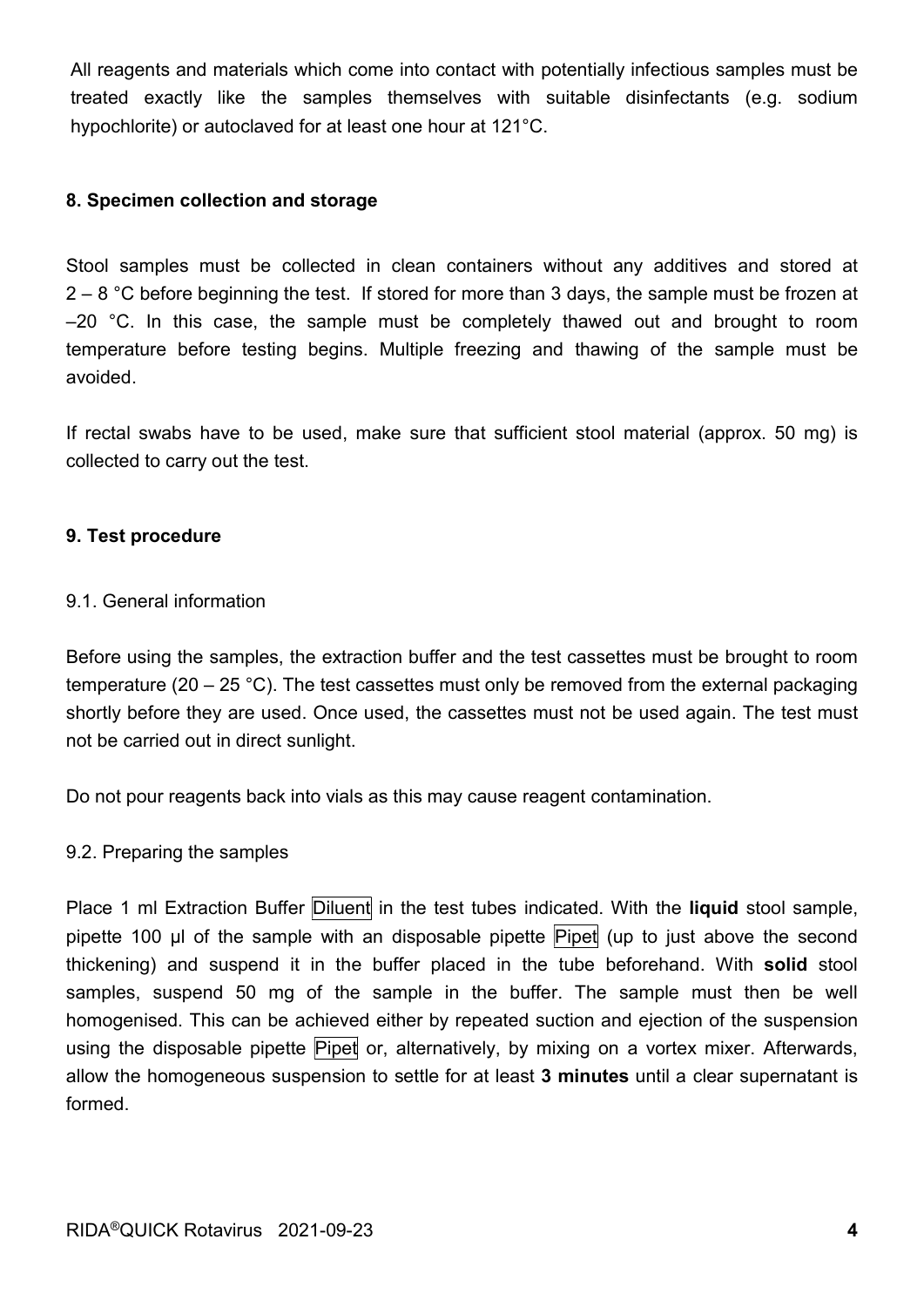#### 9.3. Testing the sample

When removed from the external packing, first lay the test cassette Cassette on a level mat. After this, pipette 200 µl of the clear supernatant of the stool suspension with a micropipette or 4 drops with a disposable pipette Pipet into the round opening of the test cassette. Make sure that the liquid flows through the membrane unimpeded. Any particles pipetted at the same time can cause an obstruction and must be removed beforehand. The test result can be read off after 5 minutes.

# 10. Quality control – indications of reagent expiry

The test must only be evaluated if the test cassette is intact **before** the sample suspension is pipetted in and no colour changes or bands are visible on the membrane. In addition to this, at least the blue control band must be visible **after** the test incubation. If this does not appear, the following must be checked before repeating the test:

- Expiry date of the test cassettes and the extraction buffer being used
- Correct test procedure
- Contamination of the extraction buffer

After this, if the control band is still not visible after repeating the test with a new test cassette, please contact the manufacturer or your local R-Biopharm distributor.

# 11. Evaluation and interpretation

A maximum of two bands should appear, in the following order as seen from the sampleabsorption site: one red test band and one blue control band. If the blue control band is missing, the test is invalid and cannot be evaluated !

The following interpretations are possible:

- Rotavirus positive : the red and blue bands are visible.
- Rotavirus negative : only the **blue** band is visible.
- Not valid: no visible band or a combination other than the one described above or other changes in band colour. Likewise, changes in band colour which only appear after 10 minutes or later are also without any diagnostic value and must not be used for evaluation.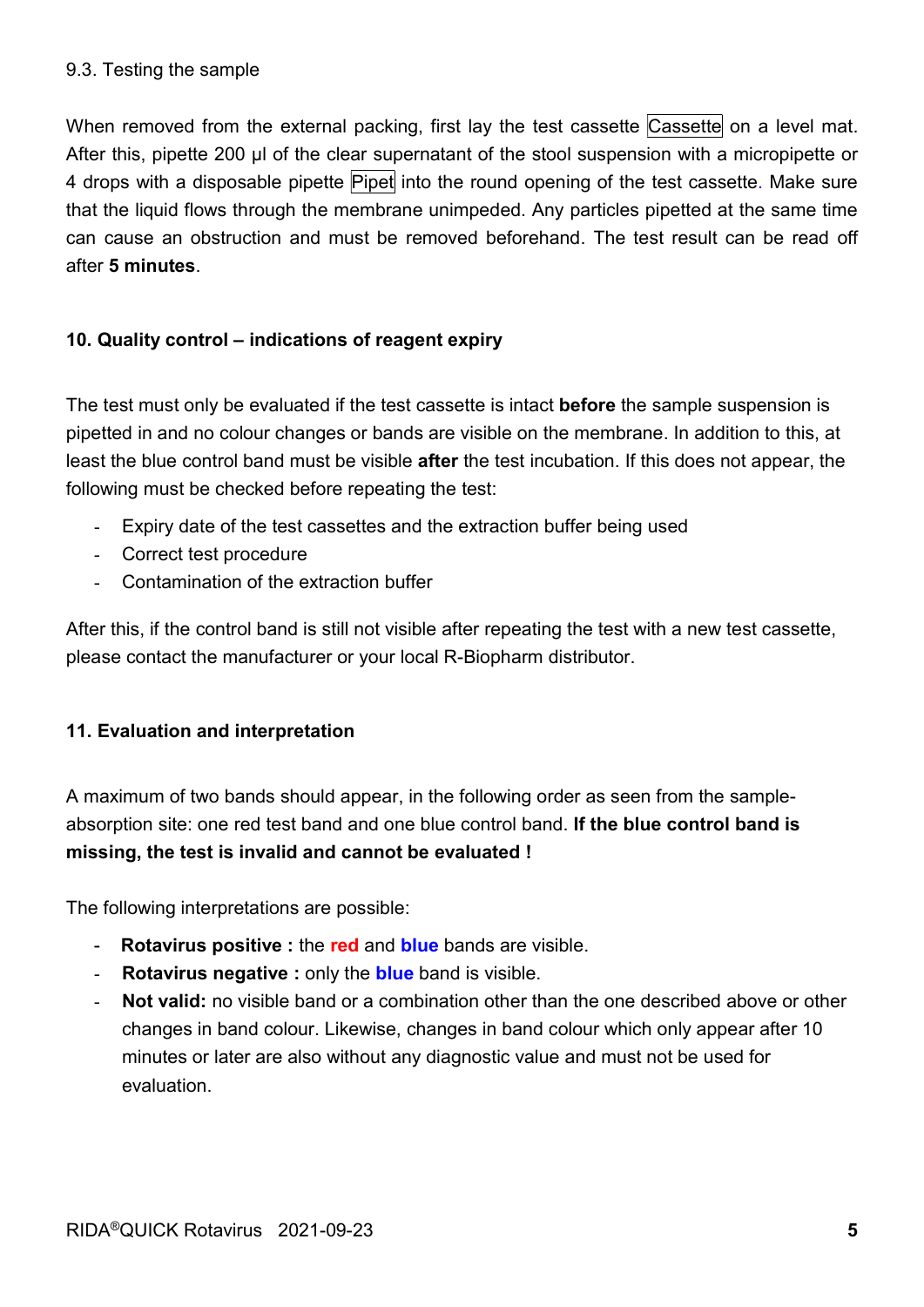#### 12. Limitations of the method

The RIDA®QUICK Rotavirus Test determines rotavirus antigens in stool samples. The test cannot be used to derive a relationship between the intensity of the specific visible bands and the occurrence or severity of clinical symptoms. The results obtained must always be interpreted in combination with the clinical picture.

A positive result does not rule out the presence of another infectious pathogen.

A negative result does not necessarily rule out rotavirus infection. This can be caused by intermittent excretion of the pathogen or by the quantity of antigens in the sample being too small. If the patient is anaemic or is suspected as being infected by the pathogen being looked for, another stool sample should be tested after four weeks.

An excess of stool sample can cause brownish bands to appear instead of the specifically coloured bands. These brownish bands do not have any diagnostic value. In such cases, it will be necessary repeat the test with a smaller stool quantity or dilute the suspension already prepared further (clear supernatant after sedimentation) in order to clarify whether the pathogen being looked for is in the sample and has been masked by too much stool matrix.

# 13. Performance characteristics

The sensitivity and specificity of this test were tested on the basis of clinical samples in comparison with a commercial Elisa. The results are listed in the following table.

| <b>Rotavirus</b> |                   |    |  |  |  |  |
|------------------|-------------------|----|--|--|--|--|
|                  | <b>RIDA®QUICK</b> |    |  |  |  |  |
| <b>Elisa</b>     |                   |    |  |  |  |  |
| ٠                | 105               |    |  |  |  |  |
| -                |                   | 95 |  |  |  |  |

| <b>Sensitivity:</b>    | $100 \%$ |
|------------------------|----------|
| <b>Specificity:</b>    | $99\%$   |
| Pos. prognosis value : | 99.1%    |
| Neg. prognosis value : | 100 $%$  |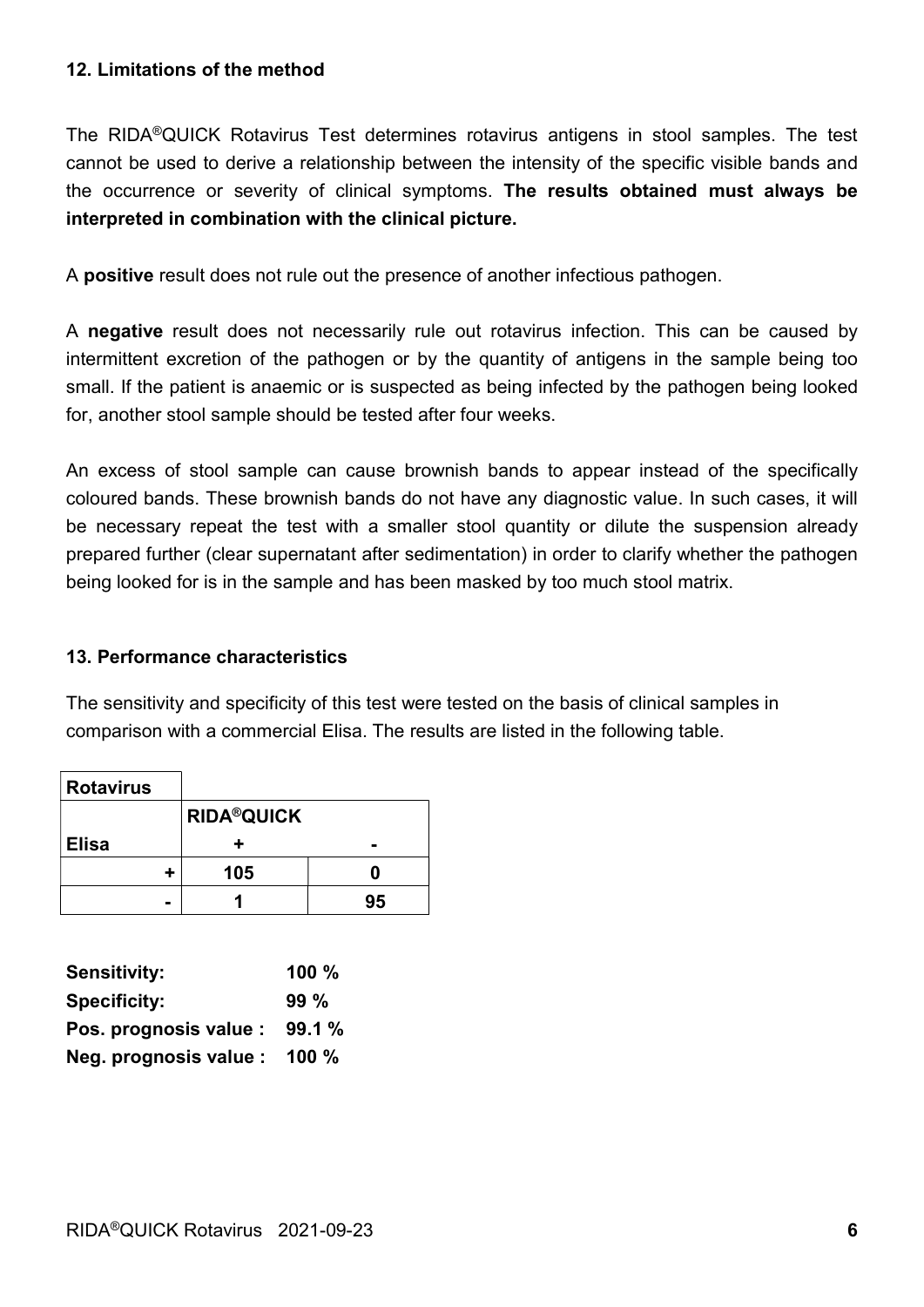The RIDA®QUICK Rotavirus rapid assay was also compared with another commercial combi rapid assay against PCR methods in a respective study. The specimens which were tested came from a multicentric study with children under four years old who were being treated for symptoms of gastroenteritis in hospital or as outpatients.

The results are listed in Table 2.

|                    |   | <b>RIDA®QUICK</b><br><b>Rotavirus</b> |    | <b>Coris Bioconcept</b><br><b>Rota-Stick</b> |                |
|--------------------|---|---------------------------------------|----|----------------------------------------------|----------------|
|                    |   | ÷                                     | ۰. | ٠                                            | $\blacksquare$ |
| <b>PCR</b>         | ÷ | 46                                    | 0  | 45                                           | 1              |
|                    | ۰ | 3                                     | 51 | 1                                            | 53             |
| <b>Sensitivity</b> |   | 100 %                                 |    | 97,8 %                                       |                |
|                    |   |                                       |    |                                              |                |
| <b>Specificity</b> |   | 94,4 %                                |    |                                              | 98,1%          |
| <b>PPV</b>         |   | 93,9 %                                |    |                                              | 97,8%          |
| <b>NPV</b>         |   | 100 %                                 |    |                                              | 98,1%          |